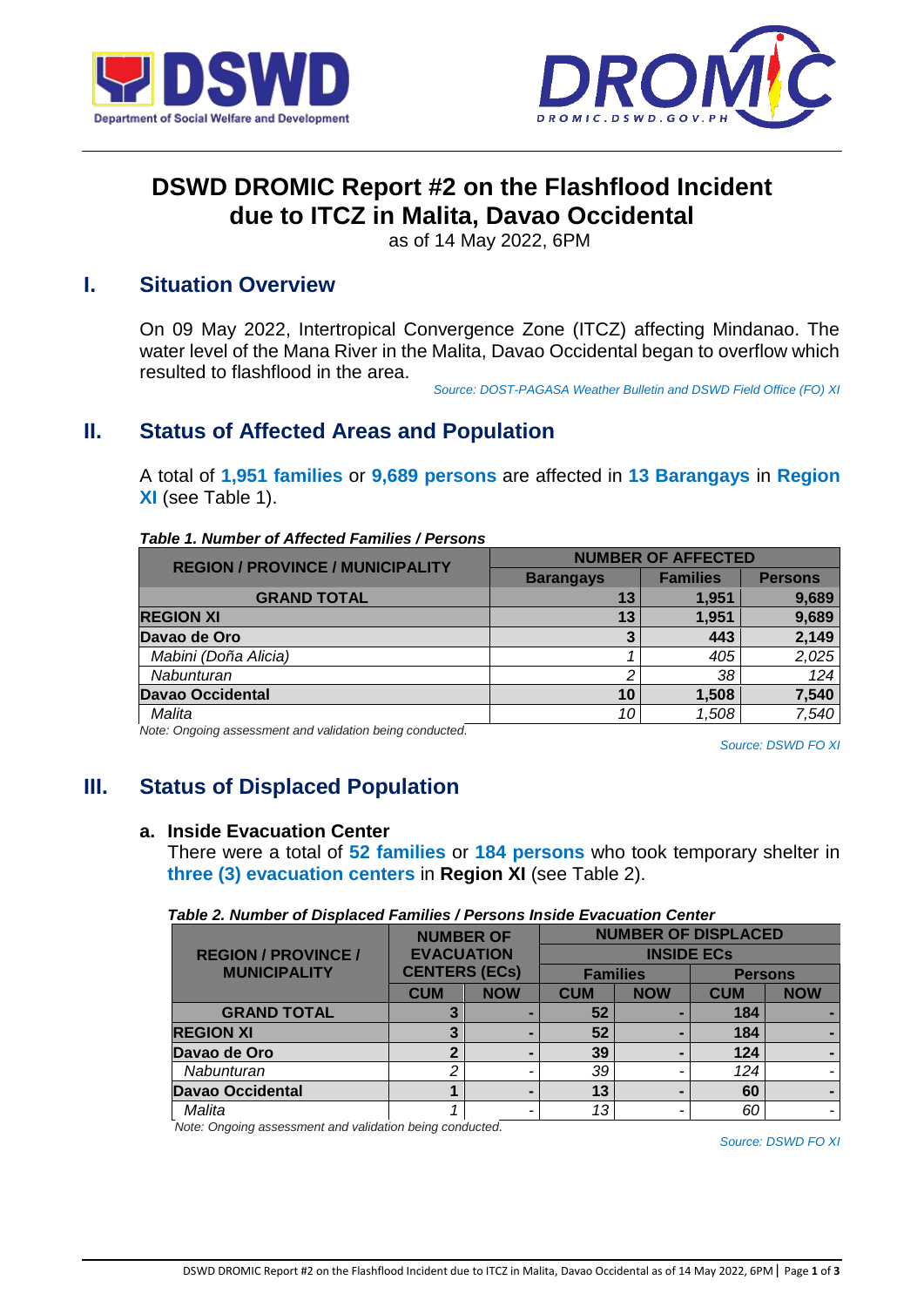



## **IV. Damaged Houses**

There were **23 damaged houses;** of which **19** are **totally damaged** and **four (4)** are **partially damaged** (see Table 3).

#### *Table 3. Number of Damaged Houses*

| <b>REGION / PROVINCE / MUNICIPALITY</b> | <b>NO. OF DAMAGED HOUSES</b> |                |                  |  |
|-----------------------------------------|------------------------------|----------------|------------------|--|
|                                         | <b>Total</b>                 | <b>Totally</b> | <b>Partially</b> |  |
| <b>GRAND TOTAL</b>                      | 23                           | 19             |                  |  |
| <b>REGION XI</b>                        | 23                           | 19             |                  |  |
| <b>Davao Occidental</b>                 | 23                           | 19             |                  |  |
| Malita                                  | 23                           | 19             |                  |  |

*Note: Ongoing assessment and validation are continuously being conducted.*

*Source: DSWD FO XI*

## **V. Response Actions and Interventions**

### **a. Standby Funds and Prepositioned Relief Stockpile**

|                   |                      |                 | <b>TOTAL STANDBY</b>     |                                 |                    |
|-------------------|----------------------|-----------------|--------------------------|---------------------------------|--------------------|
| <b>OFFICE</b>     | <b>STANDBY FUNDS</b> |                 | <b>FAMILY FOOD PACKS</b> | <b>OTHER FOOD AND</b>           | <b>FUNDS &amp;</b> |
|                   |                      | <b>QUANTITY</b> | <b>TOTAL COST</b>        | <b>NON-FOOD ITEMS</b><br>(FNIs) | <b>STOCKPILE</b>   |
| <b>TOTAL</b>      | 18,769,177.04        | 47,249          | 29,965,070.00            | 238,349,049.23                  | 287,083,296.27     |
| DSWD CO           | 13,679,177.04        |                 |                          |                                 | 13,679,177.04      |
| NRLMB NROC        |                      | 24,110          | 15,261,630.00            | 159,547,321.03                  | 174,808,951.03     |
| NRLMB VDRC        |                      | 829             | 553,910.00               | 48,479,902.40                   | 49,033,812.40      |
| <b>DSWD FO XI</b> | 5,090,000.00         | 22,310          | 14,149,530.00            | 30,321,825.80                   | 49,561,355.80      |

*Note: The Inventory Summary is as of 14 May 2022, 12PM.*

 *Source: DSWD-DRMB and DSWD-NRLMB*

## **1. Standby Funds**

- ₱13.68 million Quick Response Fund (QRF) at the DSWD-Central Office.
- $\bullet$   $\overline{P5}$  million available at DSWD-FO XI.

## **2. Prepositioned FFPs and Other Relief Items**

- 24,939 FFPs available in Disaster Response Centers; of which, 24,110 FFPs are at the National Resource Operations Center (NROC), Pasay City and 829 FFPs are at the Visayas Disaster Response Center (VDRC), Cebu City.
- 22,310 FFPs available at DSWD-FO XI.
- P238.35 million worth of other FNIs at NROC, VDRC and DSWD-FO XI warehouses.

## **b. Food and Non-Food Items**

| <b>DATE</b> | <b>ACTIVITIES</b>                                                                                                                                                                                        |
|-------------|----------------------------------------------------------------------------------------------------------------------------------------------------------------------------------------------------------|
| 10 May 2022 | The Municipal Disaster Risk Reduction and Management Office<br>(MDRRMO) of Malita, Davao Occidental distributed relief goods, dry<br>goods, hygiene kits, and kitchen utensils to the affected families. |

### **c. Other Activities**